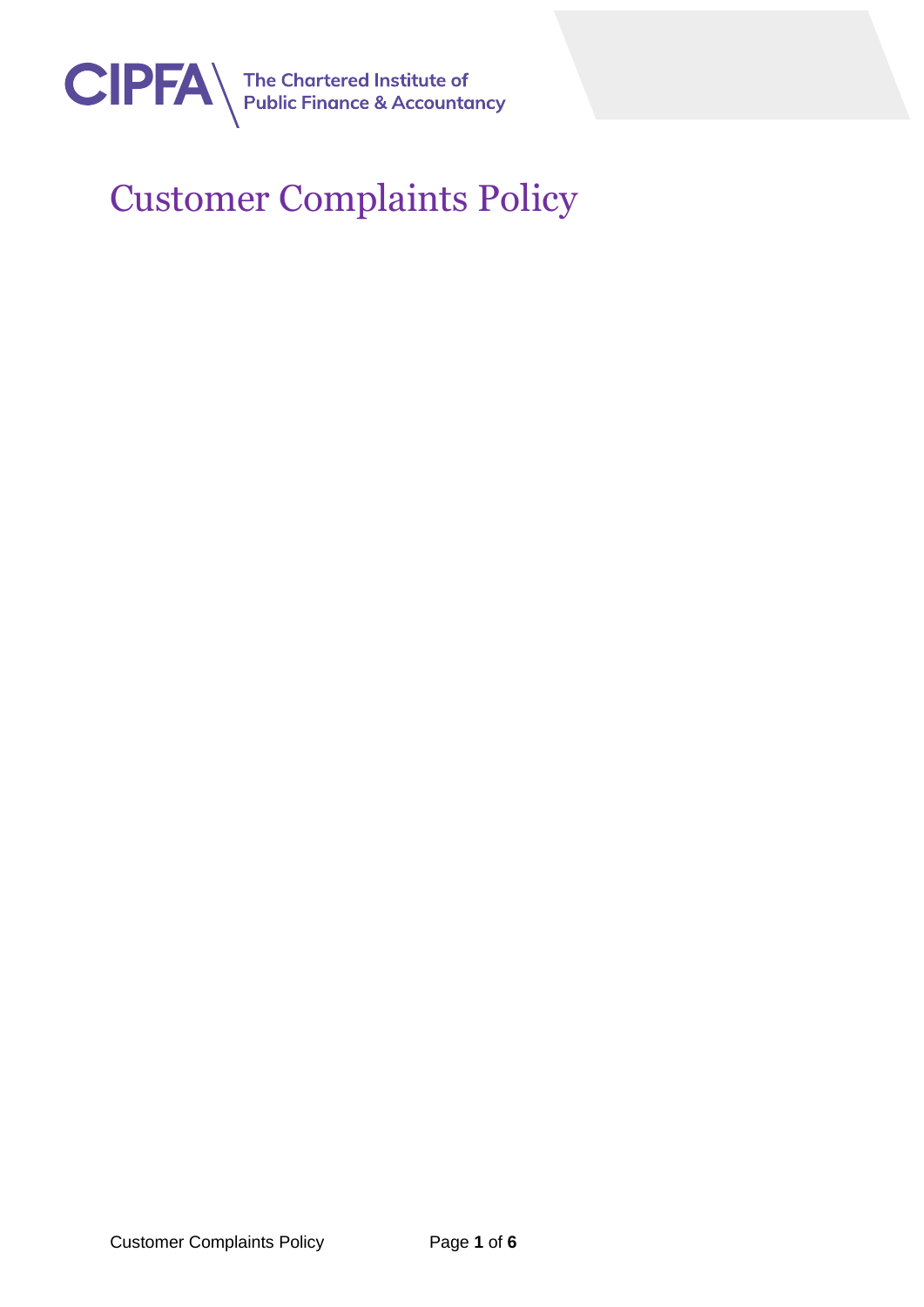

## Our approach to customer complaint resolution

At CIPFA we are members of one team, creating and sustaining CIPFA as a stand out organisation in the way we behave and the quality of what we deliver for the public, members, customers, each other and everyone with a stake in our work.

We have identified the behaviours that will make us successful. These shape the approach we need to take to managing relationships with our customers and help us provide a consistent positive customer experience to all our customers, all of the time:

CIPFA is **TRUSTED** as independent and ethically driven

CIPFA provides unique specialist **EXPERTISE**

CIPFA is people-focused, supportive & **COLLABORATIVE**

CIPFA is committed to **INNOVATION** and digital delivery

CIPFA is **RESPONSIVE** and customer-oriented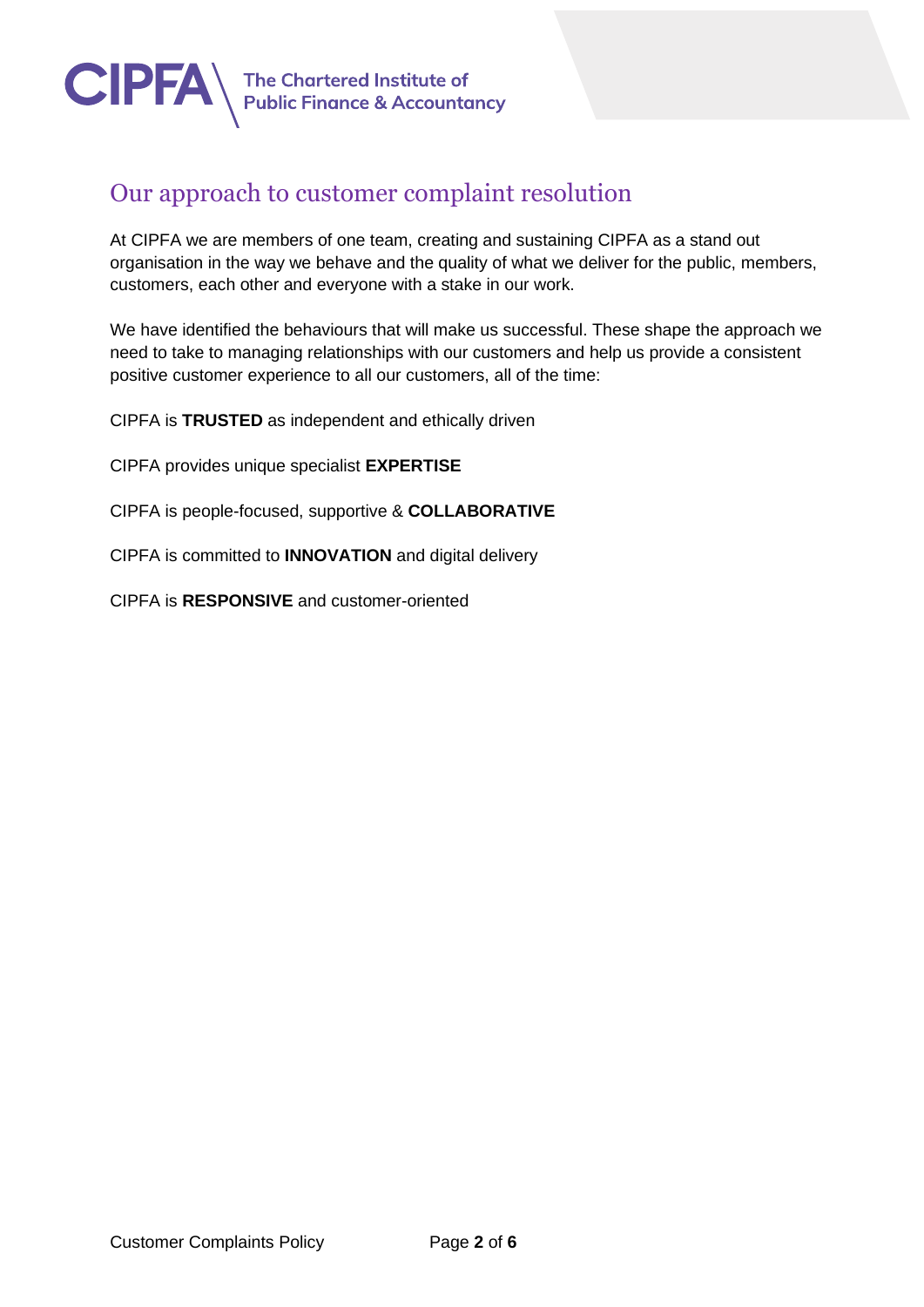

### Our approach to customer feedback

We need to value and act on customer feedback. Customer feedback provides CIPFA with insight and intelligence about its customers through analysis of contacts, feedback and complaints to enable us to quickly adapt and respond to customer's needs. We also use feedback as a mechanism for reviewing and continuously improving our customer service delivery.



We review all feedback, both compliments and complaints and use customer comments as an opportunity for organisational learning.

## Complaints about our qualifications and assessment

As a provider of qualifications we must comply with the requirements of any appeals and complaints process established by Ofqual in the form in which it may be published and revised from time to time.

We will give due regard to the outcome of any complaints process in relation to our qualifications and where the complaints process in the case of our students leads us to discover a failure in our assessment processes, we will take all reasonable steps to correct and mitigate as far as possible so that it does not recur in the future.

Many complaints in relation to our qualifications and assessment may result in being referred to the qualifications team to resolve as an enquiry about results or an appeal rather than a complaint and the Customer Service Team will guide you as to next steps and who to contact if this is the case.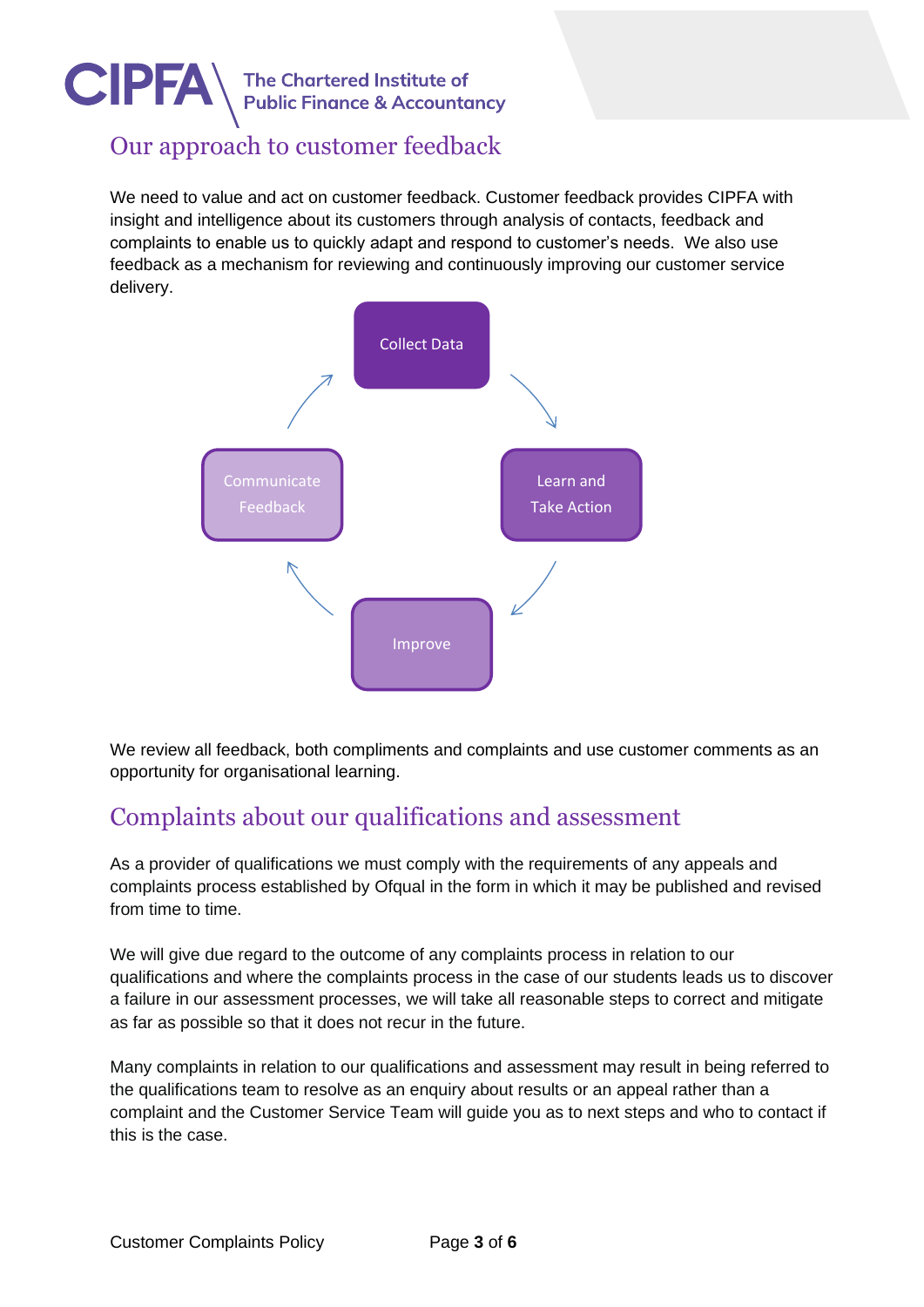

## Resolving complaints

Our aim is to resolve all complaints within 15 UK working days and wherever possible within 2 UK working days. However, for more complex complaints this may be exceeded, and when this happens we need to keep the customer informed every step of the way.

### Complaint Resolution Process

### Stage 1

We will strive to resolve the complaint straight away. If we can't resolve the complaint immediately we will agree the next actions and timescales with the customer. In the event that the customer is not satisfied with the response to the complaint, it will be referred to Stage 2.

### **Target Resolution: 2 UK working days**

### Stage 2

The complaint is referred to a senior manager, who will review the details of the complaint and provide a further response to the customer. In the event that the customer is not satisfied with the response from a senior manager the complaint will be referred to stage 3.

### **Target Resolution: 4 UK working days**

### Stage 3

The complaint is referred to the relevant Director, who will review the details of the complaint and provide a final response to the customer.

### **Target Resolution: 15 UK working days**

Modification of the above complaints resolution process and the indicative timetable is likely to be required in relation to any issues arising concerning a matter which is likely to be, is being or has been, given consideration under the Disciplinary Scheme. This is to ensure that proper regard is given to the quasi-judicial nature of that process and, in particular, the need to protect the interests of justice.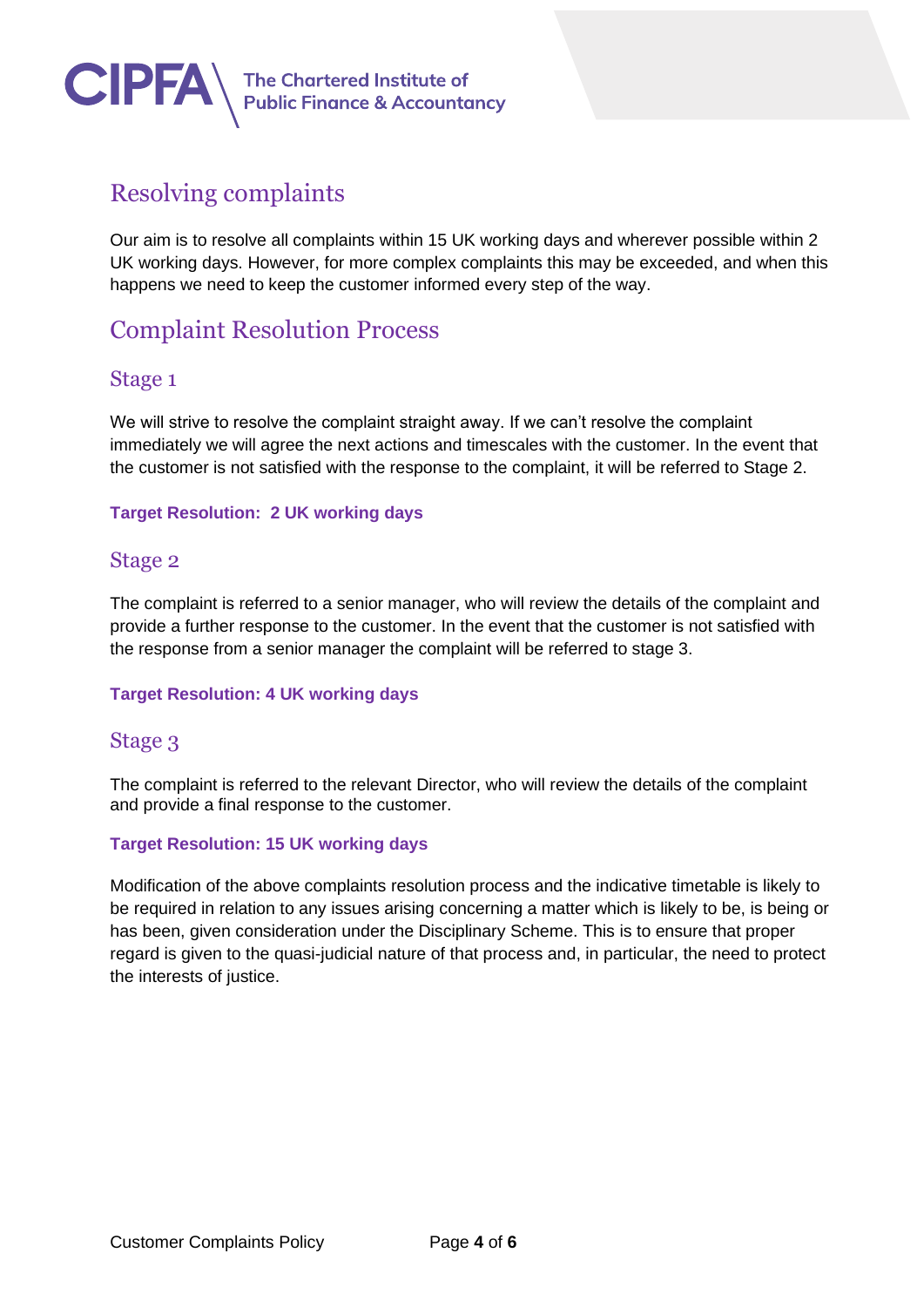

# The Chartered Institute of<br>Public Finance & Accountancy

## Complaints process flow

#### Stage 1

We will strive to resolve the complaint immediately. If the customer is unhappy with the resolution of the complaint it will be referred to Stage 2

## $\blacksquare$ Stage 2

The complaint will be reviewed by a senior manager.

If the customer is unhappy with the resolution of the complaint at Stage 2 it will be referred to Stage 3

### Stage 3

 $\overline{\phantom{a}}$ 

The complaint will be reviewed by the relevant Director who